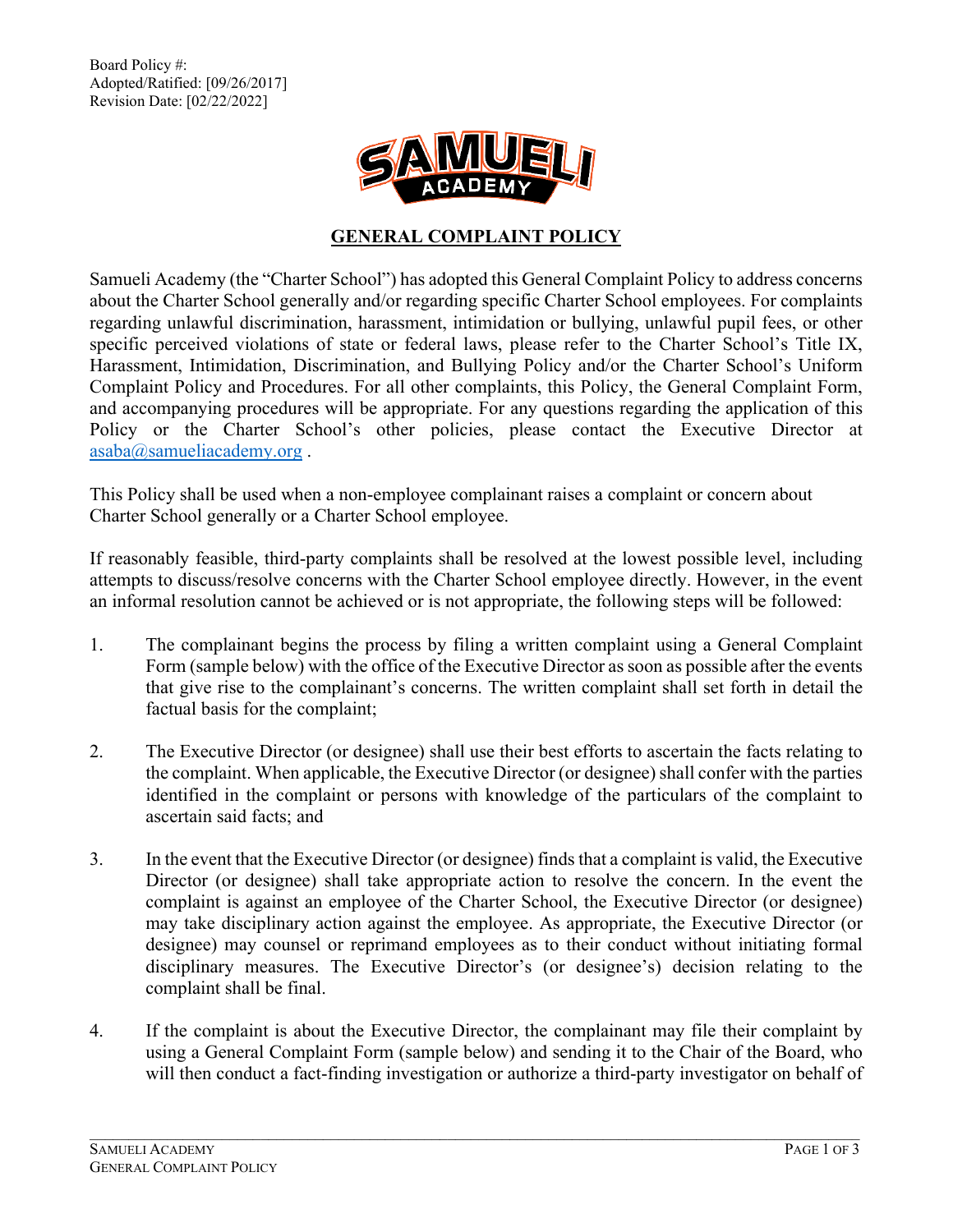the Charter School. The Chair or investigator will report the findings to the Board, in closed session for review and further action, if necessary.

5. The Executive Director or Chair shall draft a written response to the complainant indicating that the matter has been investigated and sufficiently addressed. If appropriate, the response may include general details about the manner of the resolution, but at all times employee and student privacy rights shall be maintained. No response may include any details about adverse action taken against a student or employee.

## **GENERAL ASSURANCES**

- 1. Confidentiality: All complainants shall be notified that information obtained from the complainants, and thereafter gathered during the investigation, shall be maintained in a manner as confidential as possible, but in some circumstances absolute confidentiality cannot be guaranteed.
- 2. Non-Retaliation: All complainants shall be advised that complainants shall be protected against retaliation as a result of the filing of any complaints or participation in any complaint process.
- 3. Resolution: The Board, Executive Director, or designee will investigate complaints appropriately under the circumstances, and if necessary, take appropriate remedial measures to ensure effective resolution of any complaint.

\_\_\_\_\_\_\_\_\_\_\_\_\_\_\_\_\_\_\_\_\_\_\_\_\_\_\_\_\_\_\_\_\_\_\_\_\_\_\_\_\_\_\_\_\_\_\_\_\_\_\_\_\_\_\_\_\_\_\_\_\_\_\_\_\_\_\_\_\_\_\_\_\_\_\_\_\_\_\_\_\_\_\_\_\_\_\_\_\_\_\_\_\_\_\_\_\_\_\_